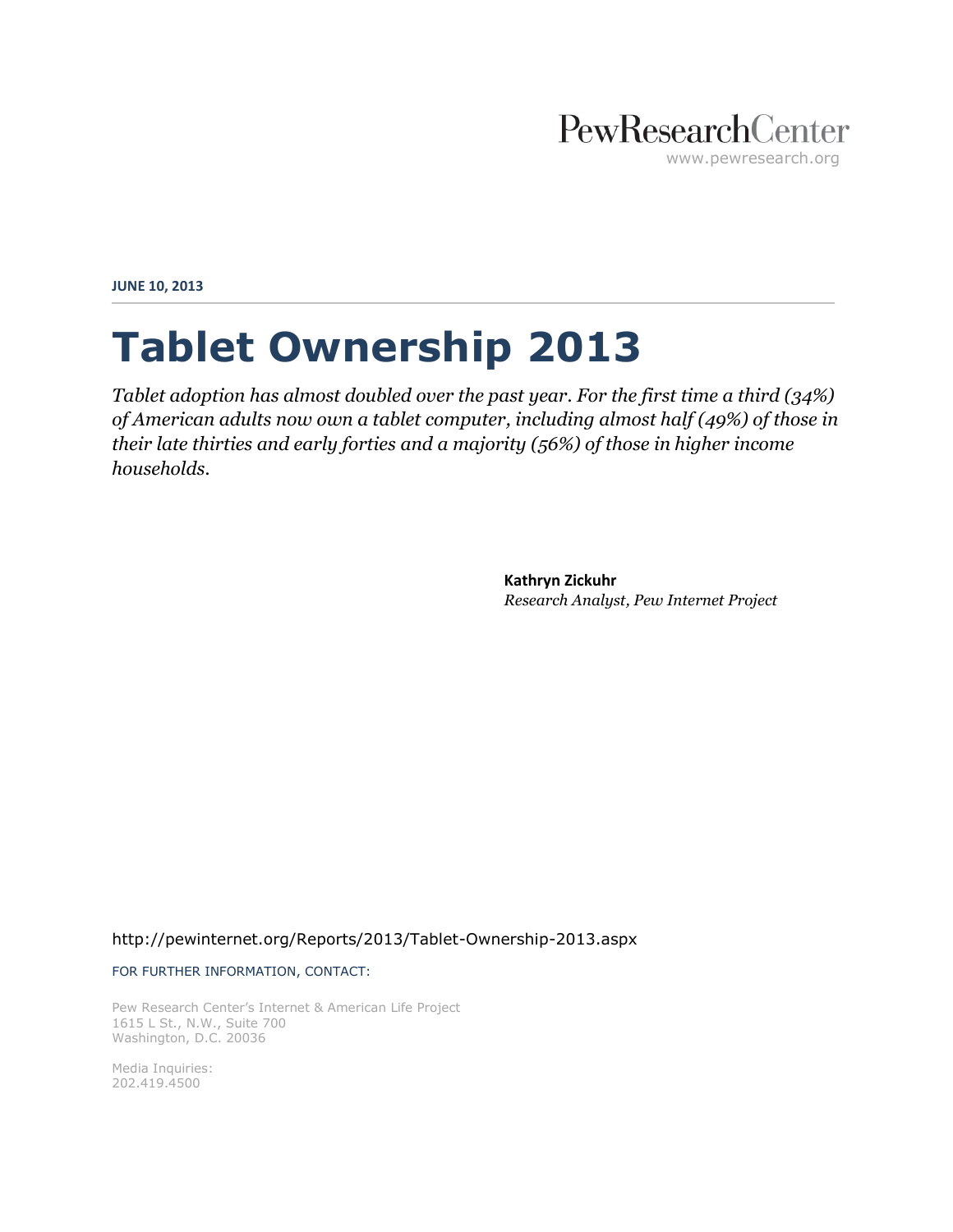### For the first time, a third of American adults own tablet computers

A third (34%) of American adults ages 18 and older own a tablet computer like an iPad, Samsung Galaxy Tab, Google Nexus, or Kindle Fire—almost twice as many as the 18% who owned a tablet a year ago.<sup>1</sup>

Demographic groups most likely to own tablets include:

- Those living in households earning at least \$75,000 per year (56%), compared with lower income brackets
- Adults ages 35-44 (49%), compared with younger and older adults
- College graduates (49%), compared with adults with lower levels of education

The following chart shows the increase in general tablet ownership over time, beginning with May 2010 when just 3% of adults said they owned a tablet computer.

#### Tablet ownership over time (2010-2013)

*% of American adults ages 18+ who own a tablet computer, over time.*



**Source:** Pew Research Center's Internet & American Life Project tracking surveys, May 2010 – May 2013. May 2013 data is from the Pew Research Center's Internet & American Life Project's April 17-May 19, 2013 Tracking Survey of 2,252 adults ages 18 and older. Interviews were conducted in English and Spanish and on landline and cell phones. The margin of error on the sample is +/- 2.3 percentage points.

 $\overline{\phantom{a}}$ 

 $^1$  In May 2011 and August 2011, item wording was "A tablet computer like an iPad, Samsung Galaxy or Motorola Xoom." January 2011 and earlier, item wording was "A tablet computer like an iPad".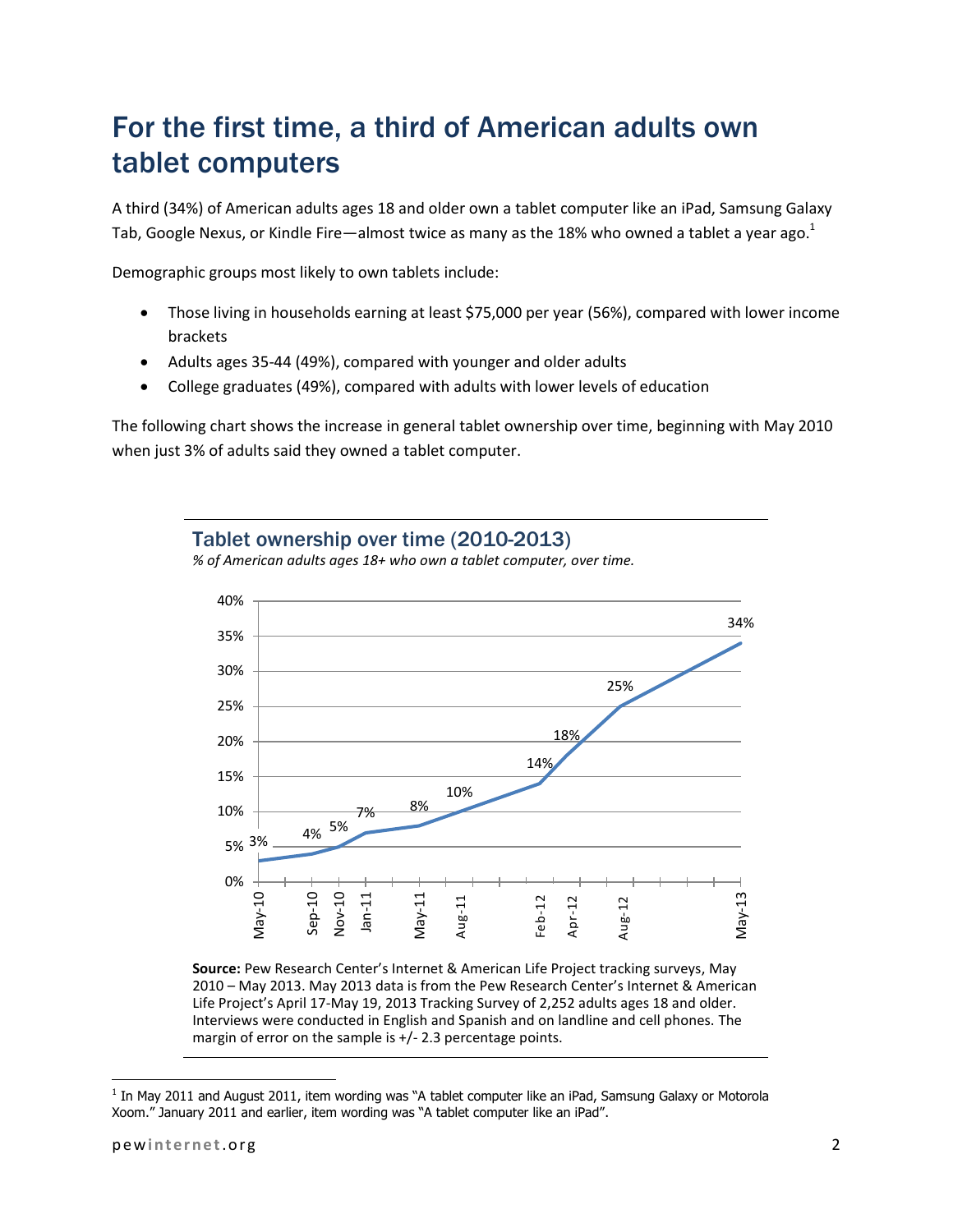#### About this survey

The findings in this report are based on data from telephone interviews conducted by Princeton Survey Research Associates International from April 17 to May 19, 2013, among a sample of 2,252 adults ages 18 and older. Telephone interviews were conducted in English and Spanish by landline and cell phone. For results based on the total sample, one can say with 95% confidence that the error attributable to sampling is plus or minus 2.3 percentage points. More information is available in the Methods section at the end of this report.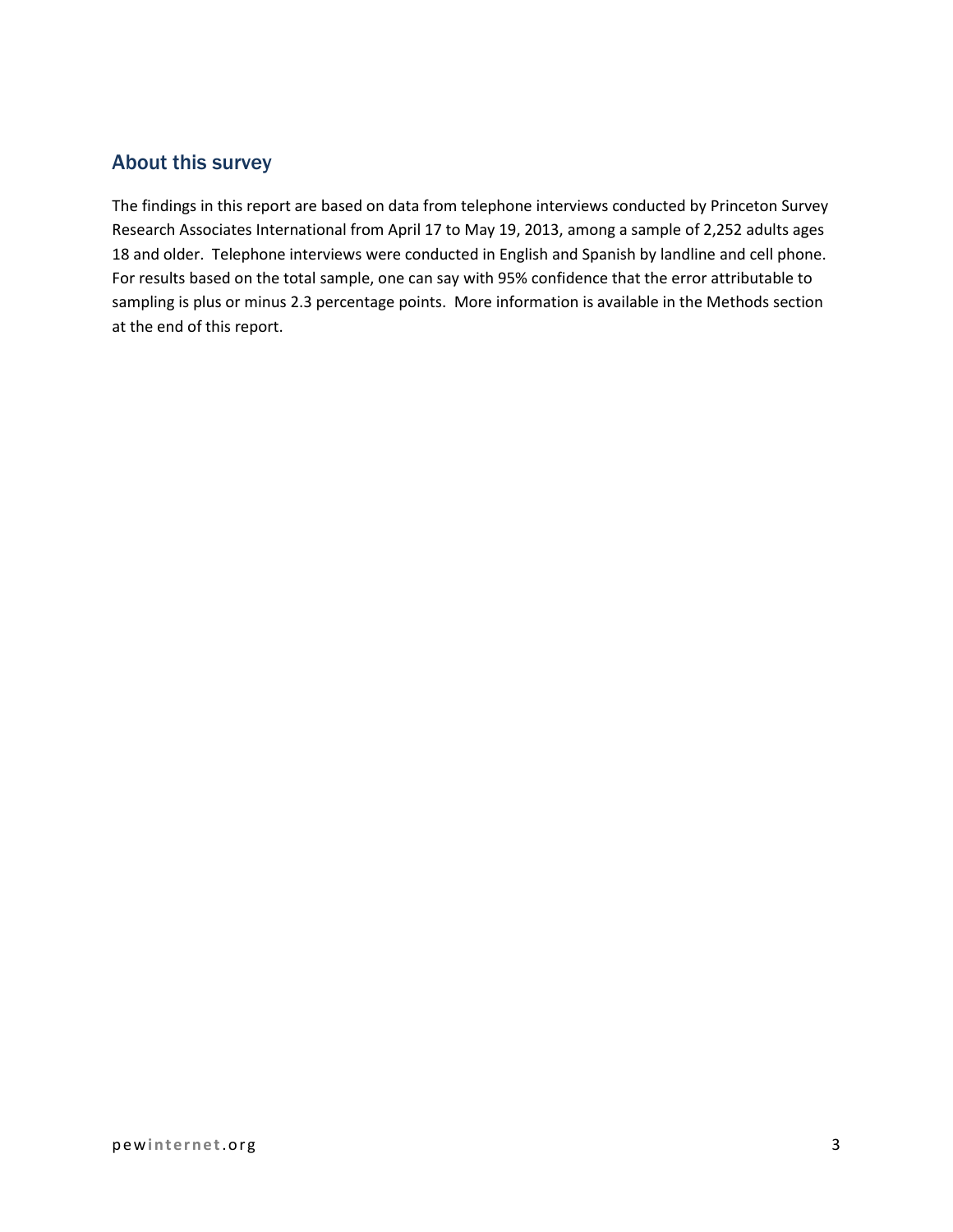### Portrait of tablet owner demographics

Unlike smartphones, which are most popular wit[h younger adults ages 18-34,](http://pewinternet.org/Reports/2013/Smartphone-Ownership-2013.aspx) we see the highest rates of tablet ownership among adults in their late thirties and early forties. In fact, almost half (49%) of adults ages 35-44 now own a tablet computer, significantly more than any other age group. Adults ages 65 and older, on the other hand, are less likely to own a tablet (18%) than younger age groups.

There are no statistically significant differences in tablet ownership between men and women, or between members of different racial or ethnic groups.

#### Tablet ownership by demographic group: Gender, age, race/ethnicity

*% of American adults ages 18+ within each group who own a tablet computer* 

|              |                                                  | Own a tablet            |  |  |  |
|--------------|--------------------------------------------------|-------------------------|--|--|--|
|              | All adults ages 18+ (n=2,252)<br>34%             |                         |  |  |  |
|              | Gender                                           |                         |  |  |  |
| a            | <b>Men</b> $(n=1,029)$                           | 32                      |  |  |  |
| b            | <b>Women</b> $(n=1,223)$                         | 35                      |  |  |  |
| Age          |                                                  |                         |  |  |  |
| a            | 18-24 ( $n=243$ )                                | $33^{\dagger}$          |  |  |  |
| b            | $25-34$ (n=284)                                  | 37 <sup>ef</sup>        |  |  |  |
| C            | 35-44 ( $n=292$ )                                | $49^{\overline{a}bdef}$ |  |  |  |
| d            | 45-54 ( $n=377$ )                                | $38^{ef}$               |  |  |  |
| e            | 55-64 ( $n=426$ )                                | $28^{\dagger}$          |  |  |  |
| $\mathsf{f}$ | $65+ (n=570)$                                    | 18                      |  |  |  |
|              | Race/ethnicity                                   |                         |  |  |  |
| a            | White, Non-Hispanic (n=1,571)                    | 33                      |  |  |  |
| b            | Black, Non-Hispanic $(n=252)$                    | 32                      |  |  |  |
| C            | Hispanic (English- and Spanish-speaking) (n=249) | 34                      |  |  |  |

**Source:** Pew Research Center's Internet & American Life Project, April 17-May 19, 2013 Tracking Survey of 2,252 adults ages 18 and older. Interviews were conducted in English and Spanish and on landline and cell phones. The margin of error on the sample is +/- 2.3 percentage points.

Note: Percentages marked with a superscript letter (e.g., <sup>a</sup>) indicate a statistically significant difference between that row and the row designated by that superscript letter, among categories of each demographic characteristic (e.g. age).

Along with age, another pattern in tablet adoption is the strong correlation with educational attainment and household income. For instance, 49% of adults with at least a college degree own a tablet, significantly more than those at any other education level (including 17% of those who did not graduate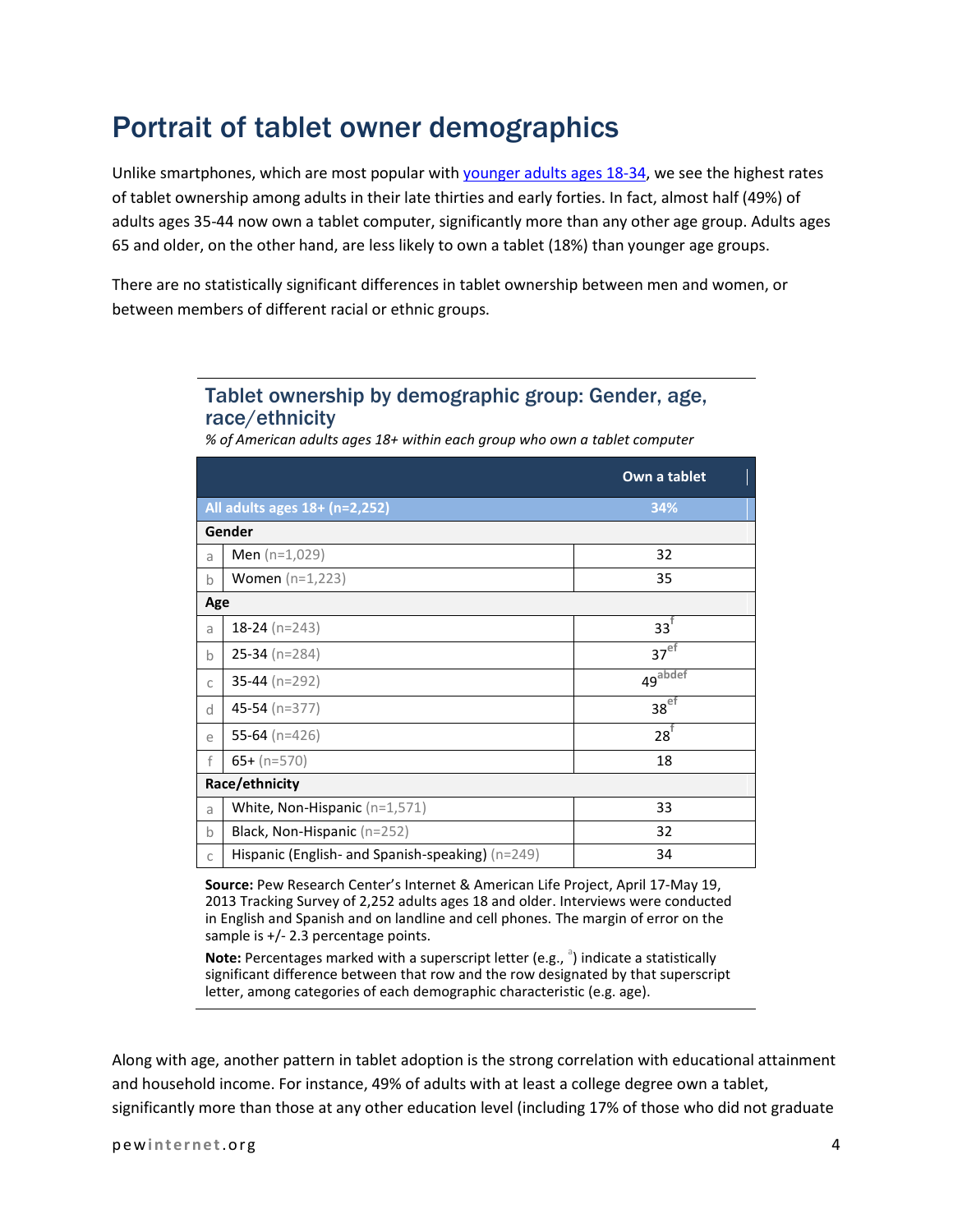high school). And a majority (56%) of adults living in households making at least \$75,000 per year say they have a tablet computer, compared with 38% of those in the next highest income bracket and 20% of those making less than \$30,000 per year.

Additionally, adults living in suburban areas (37%) are significantly more likely than those living in rural areas (27%) to own a tablet. And parents are also more likely than non-parents to own a tablet: Half (50%) of parents with minor children living at home own a tablet computer, compared with 27% of nonparents.

#### Tablet ownership by demographic group: Education, household income, geography, parental status

*% of American adults ages 18+ within each group who own a tablet computer*

|                        |                                                        | Own a tablet          |  |  |  |
|------------------------|--------------------------------------------------------|-----------------------|--|--|--|
|                        | 34%<br>All adults ages 18+ (n=2,252)                   |                       |  |  |  |
|                        | <b>Education attainment</b>                            |                       |  |  |  |
| a                      | Less than high school $(n=168)$                        | 17                    |  |  |  |
| $\mathbf b$            | High school grad $(n=630)$                             | 26 <sup>a</sup>       |  |  |  |
| $\mathsf{C}$           | Some College (n=588)                                   | $35^{ab}$             |  |  |  |
| d                      | <b>College +</b> ( $n = 834$ )                         | $49^{abc}$            |  |  |  |
|                        | <b>Household income</b>                                |                       |  |  |  |
| a                      | Less than $$30,000/yr$ (n=580)                         | 20                    |  |  |  |
| $\mathbf b$            | \$30,000-\$49,999 (n=374)                              | 28 <sup>a</sup>       |  |  |  |
| C                      | \$50,000-\$74,999 (n=298)                              | 38 <sup>ab</sup>      |  |  |  |
| d                      | $$75,000 + (n=582)$                                    | $56^{\overline{abc}}$ |  |  |  |
| <b>Urbanity</b>        |                                                        |                       |  |  |  |
| a                      | Urban ( $n=763$ )                                      | 33                    |  |  |  |
| $\mathbf b$            | Suburban $(n=1,037)$                                   | 37 <sup>c</sup>       |  |  |  |
| $\mathsf{C}$           | Rural ( $n=450$ )                                      | 27                    |  |  |  |
| <b>Parental status</b> |                                                        |                       |  |  |  |
| a                      | Parent with minor child living at home (n=562)         | 50 <sup>a</sup>       |  |  |  |
| $\mathsf b$            | Non-parent / no minor child living at home $(n=1,678)$ | 27                    |  |  |  |

**Source:** Pew Research Center's Internet & American Life Project, April 17-May 19, 2013 Tracking Survey of 2,252 adults ages 18 and older. Interviews were conducted in English and Spanish and on landline and cell phones. The margin of error on the sample is +/- 2.3 percentage points.

Note: Percentages marked with a superscript letter (e.g., <sup>a</sup>) indicate a statistically significant difference between that row and the row designated by that superscript letter, among categories of each demographic characteristic (e.g. age).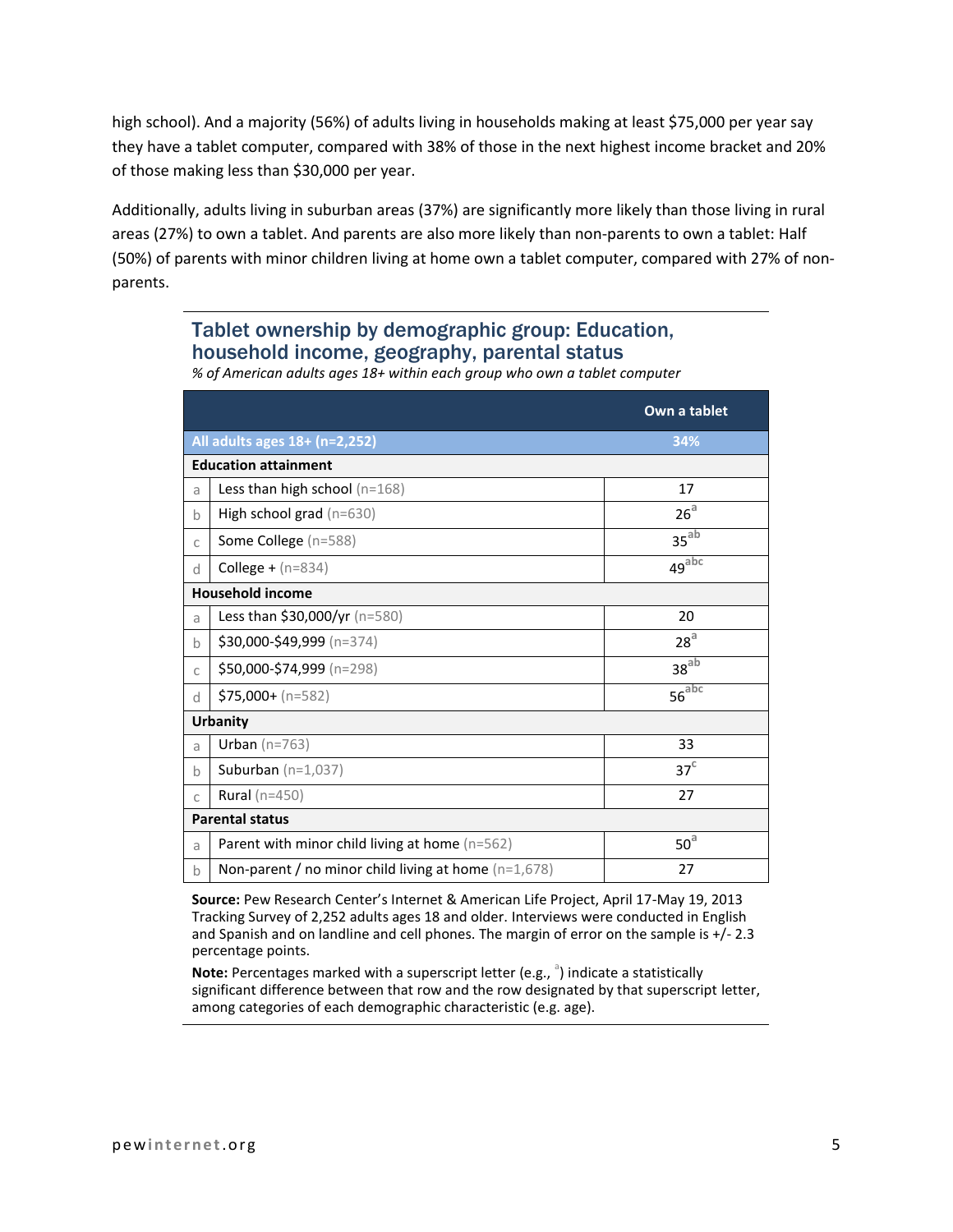## Trends in tablet ownership

Almost every major demographic group experienced significant year-to-year growth in tablet ownership between April 2012 and May 2013. In several cases, groups that already had the highest levels of tablet ownership saw the greatest percentage point increases over the past year:

- Among **parents with minor children living at home**, tablet ownership rose from 26% in April 2012 to 50% in May 2013 (an increase of 24 percentage points).
- Tablet ownership among adults **living in households making at least \$75,000 per year** rose from 34% to 56% (22 percentage points).
- Tablet ownership among **college graduates** rose from 28% to 49% (21 percentage points).

Meanwhile, other groups continue to show lower adoption levels. For instance, among adults who did not complete high school, 17% own a tablet computer, compared with 11% in 2012 (an increase of six percentage points, a statistically insignificant difference).

And while younger adults ages 18-29 were equally as likely as those ages 30-49 to own a tablet computer in 2012, those in their thirties and forties are now significantly more likely than any other age group to own this device, as is shown in the following table.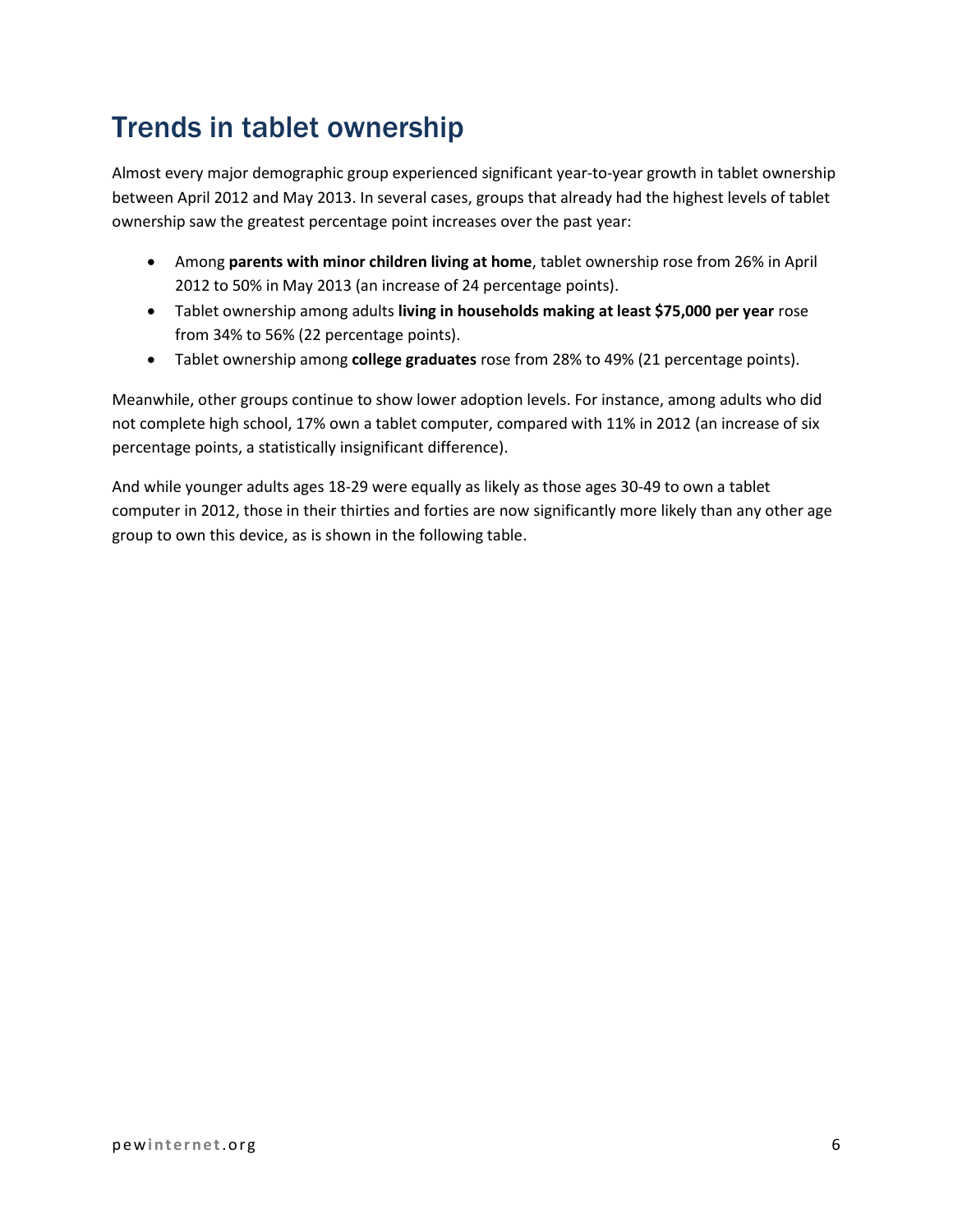#### Tablet ownership by demographic group, over time

|                         |                                          | <b>April 2012</b> | <b>May 2013</b>     | <b>Change</b>            |  |  |
|-------------------------|------------------------------------------|-------------------|---------------------|--------------------------|--|--|
| All adults ages 18+     |                                          | 18%               | 34%                 | +16 percentage<br>points |  |  |
|                         | Gender                                   |                   |                     |                          |  |  |
| a                       | Men                                      | 20                | 32                  | $+12$                    |  |  |
| $\mathsf{b}$            | Women                                    | 17                | 35                  | $+18$                    |  |  |
|                         | Age                                      |                   |                     |                          |  |  |
| a                       | 18-29                                    | 20 <sup>cd</sup>  | 34 <sup>d</sup>     | $+14$                    |  |  |
| $\mathsf b$             | 30-49                                    | 26 <sup>cd</sup>  | $44$ <sup>acd</sup> | $+18$                    |  |  |
| $\mathsf{C}$            | 50-64                                    | 14 <sup>d</sup>   | 32 <sup>d</sup>     | $+18$                    |  |  |
| d                       | $65+$                                    | 8                 | 18                  | $+10$                    |  |  |
|                         | Race/ethnicity                           |                   |                     |                          |  |  |
| a                       | White, Non-Hispanic                      | 18                | 33                  | $+15$                    |  |  |
| $\mathsf{b}$            | Black, Non-Hispanic                      | 15                | 32                  | $+17$                    |  |  |
| $\mathsf{C}$            | Hispanic (English- and Spanish-speaking) | 23 <sup>b</sup>   | 34                  | $+11$                    |  |  |
|                         | <b>Education attainment</b>              |                   |                     |                          |  |  |
| a                       | Less than high school                    | 11                | 17                  | $+6$                     |  |  |
| $\mathsf b$             | High school grad                         | 13                | 26 <sup>a</sup>     | $+13$                    |  |  |
| C                       | Some College                             | 19 <sup>ab</sup>  | $35^{ab}$           | $+16$                    |  |  |
| ď                       | College +                                | $28^{abc}$        | 49 <sup>abc</sup>   | $+21$                    |  |  |
| <b>Household income</b> |                                          |                   |                     |                          |  |  |
| a                       | Less than \$30,000/yr                    | $\overline{7}$    | 20                  | $+13$                    |  |  |
| $\mathsf{b}$            | \$30,000-\$49,999                        | 15 <sup>a</sup>   | 28 <sup>a</sup>     | $+13$                    |  |  |
| $\mathsf{C}$            | \$50,000-\$74,999                        | $22^{ab}$         | 38 <sup>ab</sup>    | $+16$                    |  |  |
| d                       | \$75,000+                                | $34^{\text{abc}}$ | 56 <sup>abc</sup>   | $+22$                    |  |  |
| <b>Urbanity</b>         |                                          |                   |                     |                          |  |  |
| a                       | Urban                                    | $19^{\circ}$      | 33                  | $+14$                    |  |  |
| b                       | Suburban                                 | $21^{\circ}$      | 37 <sup>c</sup>     | $+16$                    |  |  |
| $\mathsf{C}$            | Rural                                    | 9                 | 27                  | $+18$                    |  |  |
|                         | <b>Parental status</b>                   |                   |                     |                          |  |  |
| a                       | Parent with minor child living at home   | 26 <sup>b</sup>   | 50 <sup>b</sup>     | $+24$                    |  |  |
| $\mathsf b$             | Non-parent                               | 15                | 27                  | $+12$                    |  |  |

*% of American adults ages 18+ within each group who own a tablet computer* 

**Source:** Pew Research Center's Internet & American Life Project, April 17-May 19, 2013 Tracking Survey of 2,252 adults ages 18 and older. 2012 figures are from a March 15-April 3, 2012 Tracking survey of 2,254 adults ages 18 and older. Interviews for both surveys were conducted in English and Spanish and on landline and cell phones. The margin of error on the sample is +/- 2.3 percentage points.

Note: Percentages marked with a superscript letter (e.g., <sup>a</sup>) indicate a statistically significant difference between that row and the row designated by that superscript letter, among categories of each demographic characteristic (e.g. age) within that same year.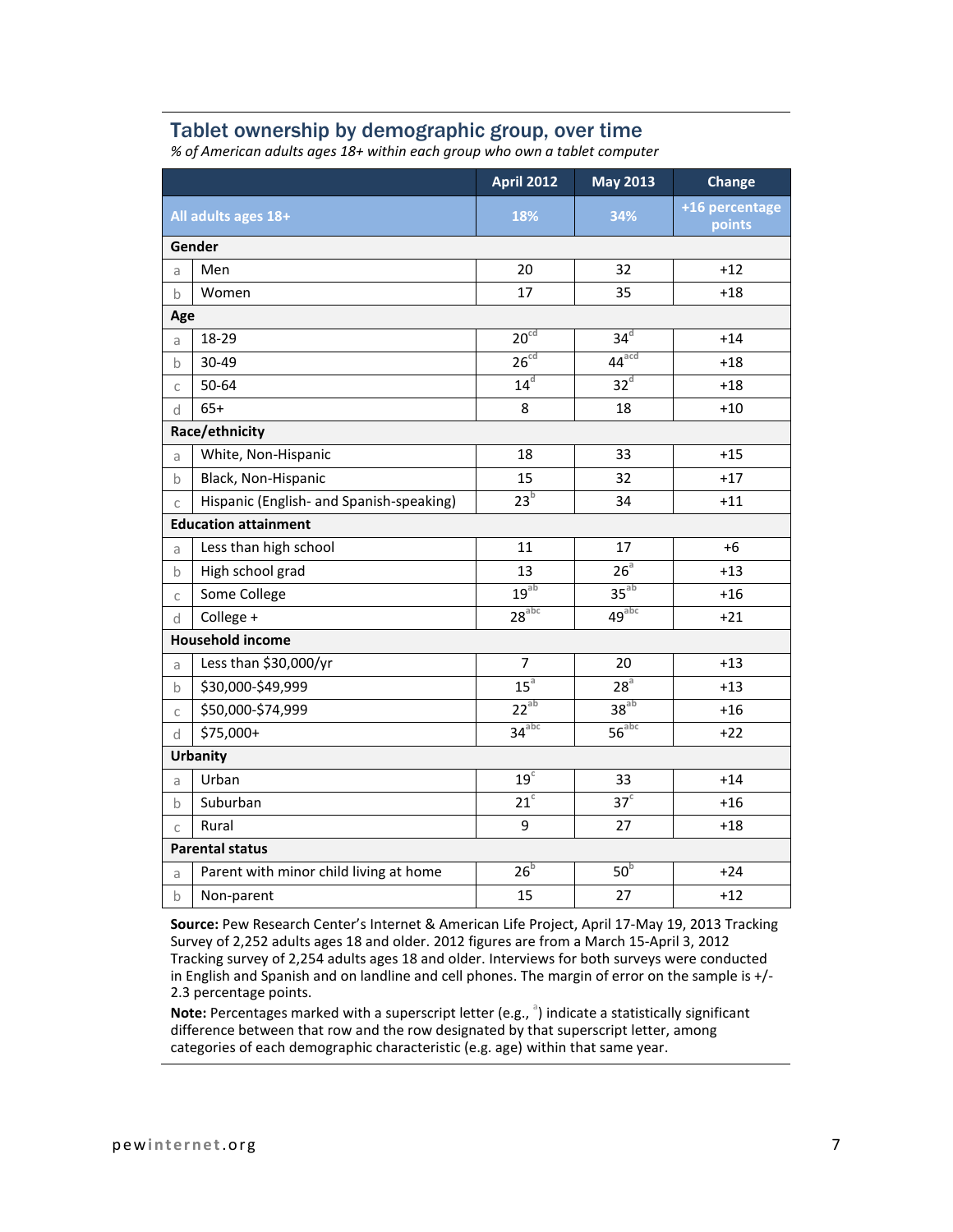### Survey Questions

#### **Spring 2013 Tracking Survey** Final Topline 5/21/2013

Data for April 17-May 19, 2013

Princeton Survey Research Associates International for the Pew Research Center's Internet & American Life Project

Sample: n=2,252 national adults, age 18 and older, including 1,127 cell phone interviews Interviewing dates: 04.17.2013 – 05.19.2013

Margin of error is plus or minus 2.3 percentage points for results based on Total [n=2,252]

#### **Q10** Next... Do you have... [INSERT ITEMS IN ORDER]?

|    |                                                                                                  | <b>YES</b> | NO. | <b>DON'T KNOW</b> | <b>REFUSED</b> |
|----|--------------------------------------------------------------------------------------------------|------------|-----|-------------------|----------------|
| b. | A tablet computer like an iPad, Samsung<br>Galaxy Tab, Google Nexus, or Kindle Fire <sup>2</sup> |            |     |                   |                |
|    | Current                                                                                          | 34         | 66  | $\ast$            | $\ast$         |
|    | August 2012                                                                                      | 25         | 75  | $\ast$            | $\ast$         |
|    | April 2012                                                                                       | 18         | 81  | $\ast$            | $\ast$         |
|    | February 2012                                                                                    | 14         | 85  | $\ast$            | $\ast$         |
|    | August 2011                                                                                      | 10         | 90  | $\ast$            | $\ast$         |
|    | May 2011                                                                                         | 8          | 92  | $\ast$            | 0              |
|    | January 2011                                                                                     |            | 92  | $\ast$            | $\ast$         |
|    | November 2010                                                                                    | 5          | 95  | $\ast$            | $\ast$         |
|    | September 2010                                                                                   | 4          | 96  | $\ast$            | $\ast$         |
|    | May 2010                                                                                         |            | 97  | $\ast$            | 0              |
|    |                                                                                                  |            |     |                   |                |

l

 $^2$  December 2011 through November 2012, item wording was "A tablet computer like an iPad, Samsung Galaxy, Motorola Xoom, or Kindle Fire." In May 2011 and August 2011, item wording was "A tablet computer like an iPad, Samsung Galaxy or Motorola Xoom." January 2011 and earlier, item wording was "A tablet computer like an iPad"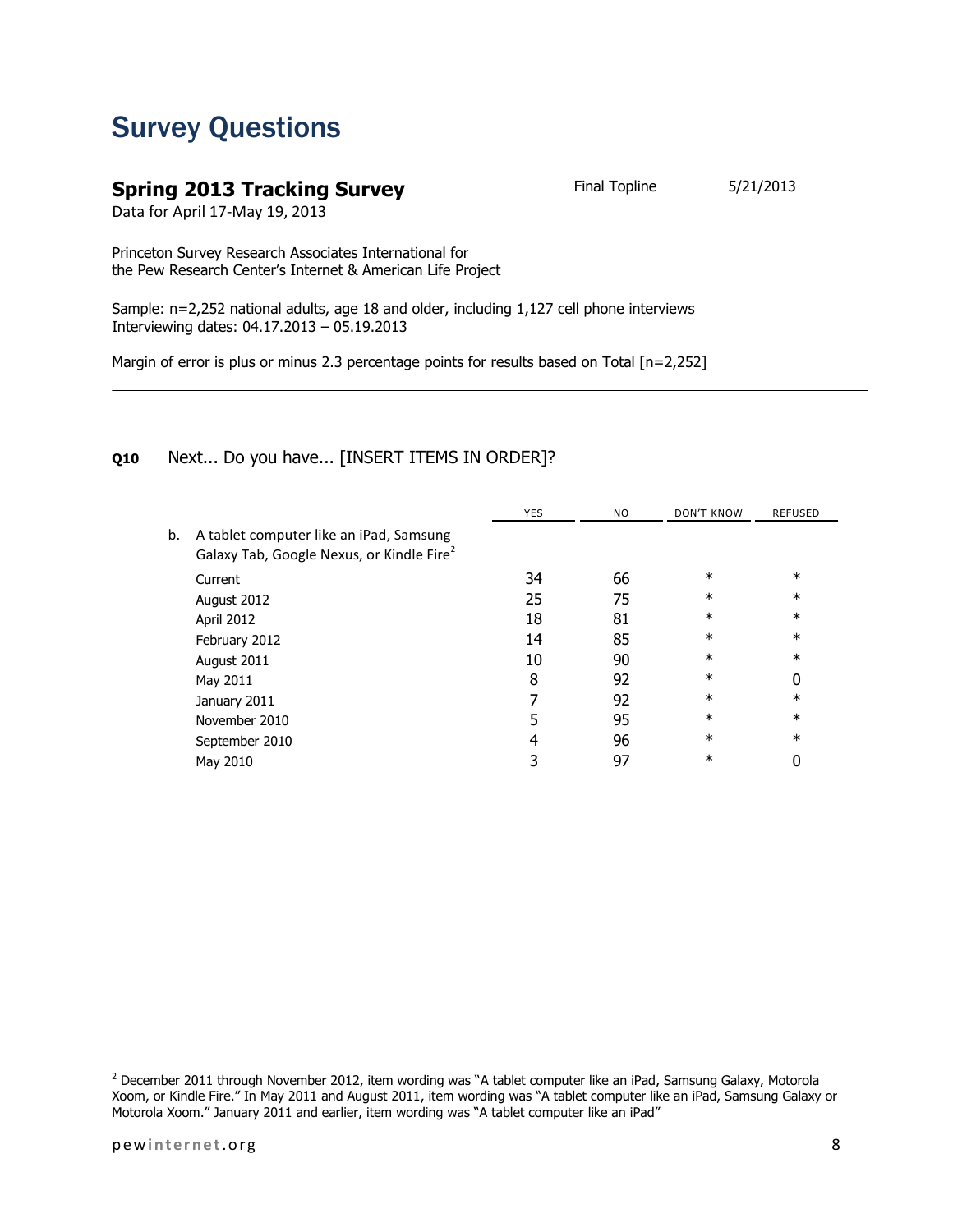### **Methods**

This report is based on the findings of a survey on Americans' use of the Internet. The results in this report are based on data from telephone interviews conducted by Princeton Survey Research Associates International from April 17 to May 19, 2013, among a sample of 2,252 adults, age 18 and older. Telephone interviews were conducted in English and Spanish by landline (1,125) and cell phone (1,127, including 571 without a landline phone). For results based on the total sample, one can say with 95% confidence that the error attributable to sampling is plus or minus 2.3 percentage points. For results based on Internet users3 (n=1,895), the margin of sampling error is plus or minus 2.5 percentage points. In addition to sampling error, question wording and practical difficulties in conducting telephone surveys may introduce some error or bias into the findings of opinion polls.

A combination of landline and cellular random digit dial (RDD) samples was used to represent all adults in the United States who have access to either a landline or cellular telephone. Both samples were provided by Survey Sampling International, LLC (SSI) according to PSRAI specifications. Numbers for the landline sample were drawn with equal probabilities from active blocks (area code + exchange + twodigit block number) that contained three or more residential directory listings. The cellular sample was not list-assisted, but was drawn through a systematic sampling from dedicated wireless 100-blocks and shared service 100-blocks with no directory-listed landline numbers.

New sample was released daily and was kept in the field for at least five days. The sample was released in replicates, which are representative subsamples of the larger population. This ensures that complete call procedures were followed for the entire sample. At least 7 attempts were made to complete an interview at a sampled telephone number. The calls were staggered over times of day and days of the week to maximize the chances of making contact with a potential respondent. Each number received at least one daytime call in an attempt to find someone available. For the landline sample, interviewers asked to speak with the youngest adult male or female currently at home based on a random rotation. If no male/female was available, interviewers asked to speak with the youngest adult of the other gender. For the cellular sample, interviews were conducted with the person who answered the phone. Interviewers verified that the person was an adult and in a safe place before administering the survey. Cellular sample respondents were offered a post-paid cash incentive for their participation. All interviews completed on any given day were considered to be the final sample for that day.

Weighting is generally used in survey analysis to compensate for sample designs and patterns of nonresponse that might bias results. A two-stage weighting procedure was used to weight this dual-frame sample. The first-stage corrected for different probabilities of selection associated with the number of adults in each household and each respondent's telephone usage patterns.4 This weighting also adjusts for the overlapping landline and cell sample frames and the relative sizes of each frame and each sample.

l

 $3$  Internet user definition includes those who use the internet or email at least occasionally or access the internet on a mobile handheld device at least occasionally.

<sup>&</sup>lt;sup>4</sup> i.e., whether respondents have only a landline telephone, only a cell phone, or both kinds of telephone.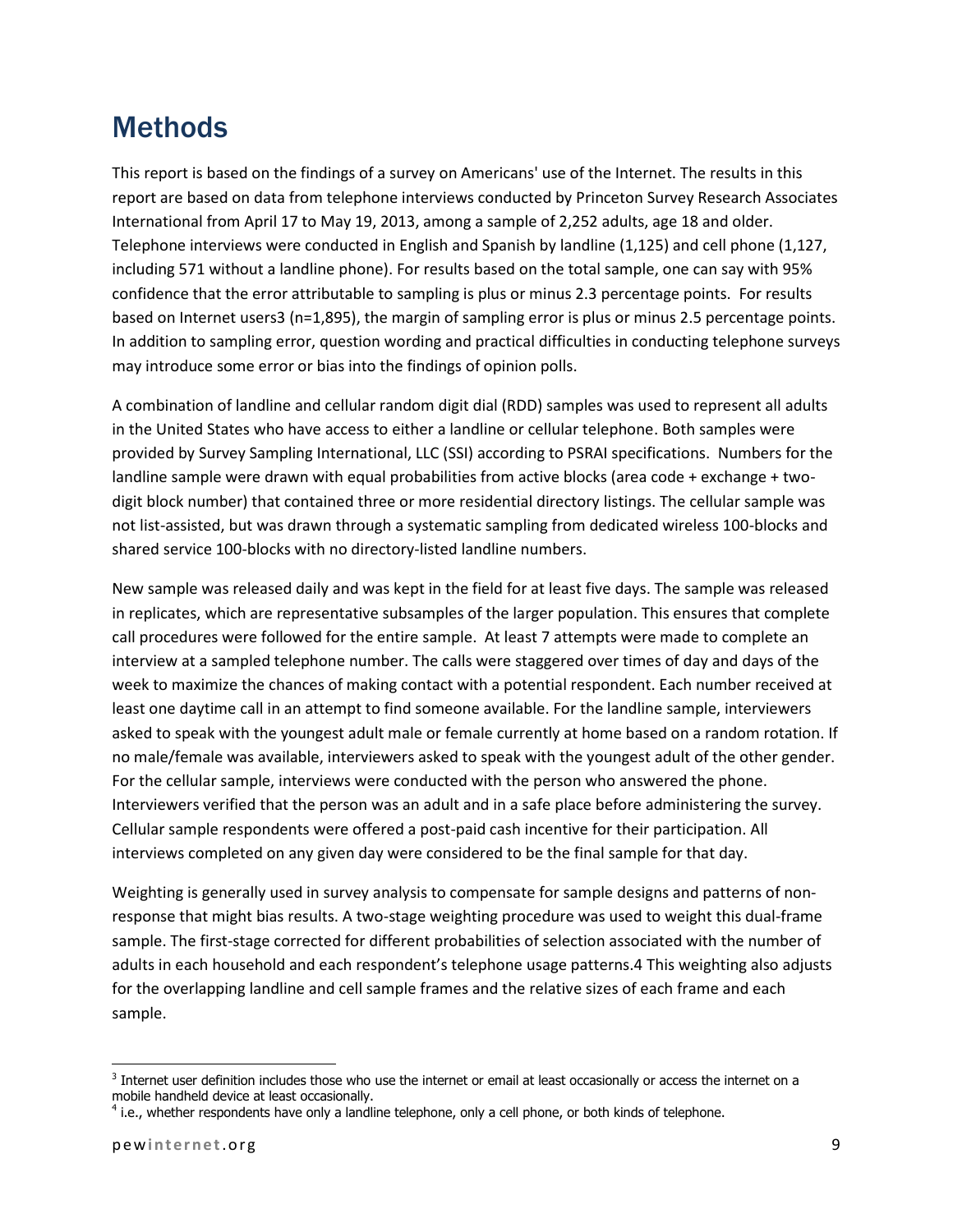The second stage of weighting balances sample demographics to population parameters. The sample is balanced to match national population parameters for sex, age, education, race, Hispanic origin, region (U.S. Census definitions), population density, and telephone usage. The Hispanic origin was split out based on nativity; U.S born and non-U.S. born. The basic weighting parameters came from the US Census Bureau's 2011 American Community Survey data. The population density parameter was derived from Census 2010 data. The telephone usage parameter came from an analysis of the January-June 2012 National Health Interview Survey.

| <b>Sample Disposition</b> |        |                                  |  |
|---------------------------|--------|----------------------------------|--|
| Landline                  | Cell   |                                  |  |
| 41,291                    | 24,698 | <b>Total Numbers Dialed</b>      |  |
|                           |        |                                  |  |
| 1,755                     | 411    | Non-residential                  |  |
| 1,516                     | 88     | Computer/Fax                     |  |
| 12                        | ----   | Cell phone                       |  |
| 24,344                    | 9,674  | Other not working                |  |
| 2,038                     | 226    | Additional projected not working |  |
| 11,626                    | 14,299 | Working numbers                  |  |
| 28.2%                     | 57.9%  | <b>Working Rate</b>              |  |
|                           |        |                                  |  |
| 679                       | 75     | No Answer / Busy                 |  |
| 3,442                     | 3,668  | <b>Voice Mail</b>                |  |
| 41                        | 16     | <b>Other Non-Contact</b>         |  |
| 7,464                     | 10,540 | Contacted numbers                |  |
| 64.2%                     | 73.7%  | <b>Contact Rate</b>              |  |
|                           |        |                                  |  |
| 450                       | 1,537  | Callback                         |  |
| 5,786                     | 7,097  | Refusal                          |  |
| 1,228                     | 1,906  | Cooperating numbers              |  |
| 16.5%                     | 18.1%  | <b>Cooperation Rate</b>          |  |
|                           |        |                                  |  |
| 45                        | 68     | Language Barrier                 |  |
|                           | 684    | Child's cell phone               |  |
| 1,183                     | 1,154  | Eligible numbers                 |  |
| 96.3%                     | 60.5%  | <b>Eligibility Rate</b>          |  |
|                           |        |                                  |  |
| 58                        | 27     | <b>Break-off</b>                 |  |
| 1,125                     | 1,127  | Completes                        |  |
| 95.1%                     | 97.7%  | <b>Completion Rate</b>           |  |
|                           |        |                                  |  |
| 10.0%                     | 13.0%  | <b>Response Rate</b>             |  |

Following is the full disposition of all sampled telephone numbers:

The disposition reports all of the sampled telephone numbers ever dialed from the original telephone number samples. The response rate estimates the fraction of all eligible respondents in the sample that were ultimately interviewed. At PSRAI it is calculated by taking the product of three component rates: